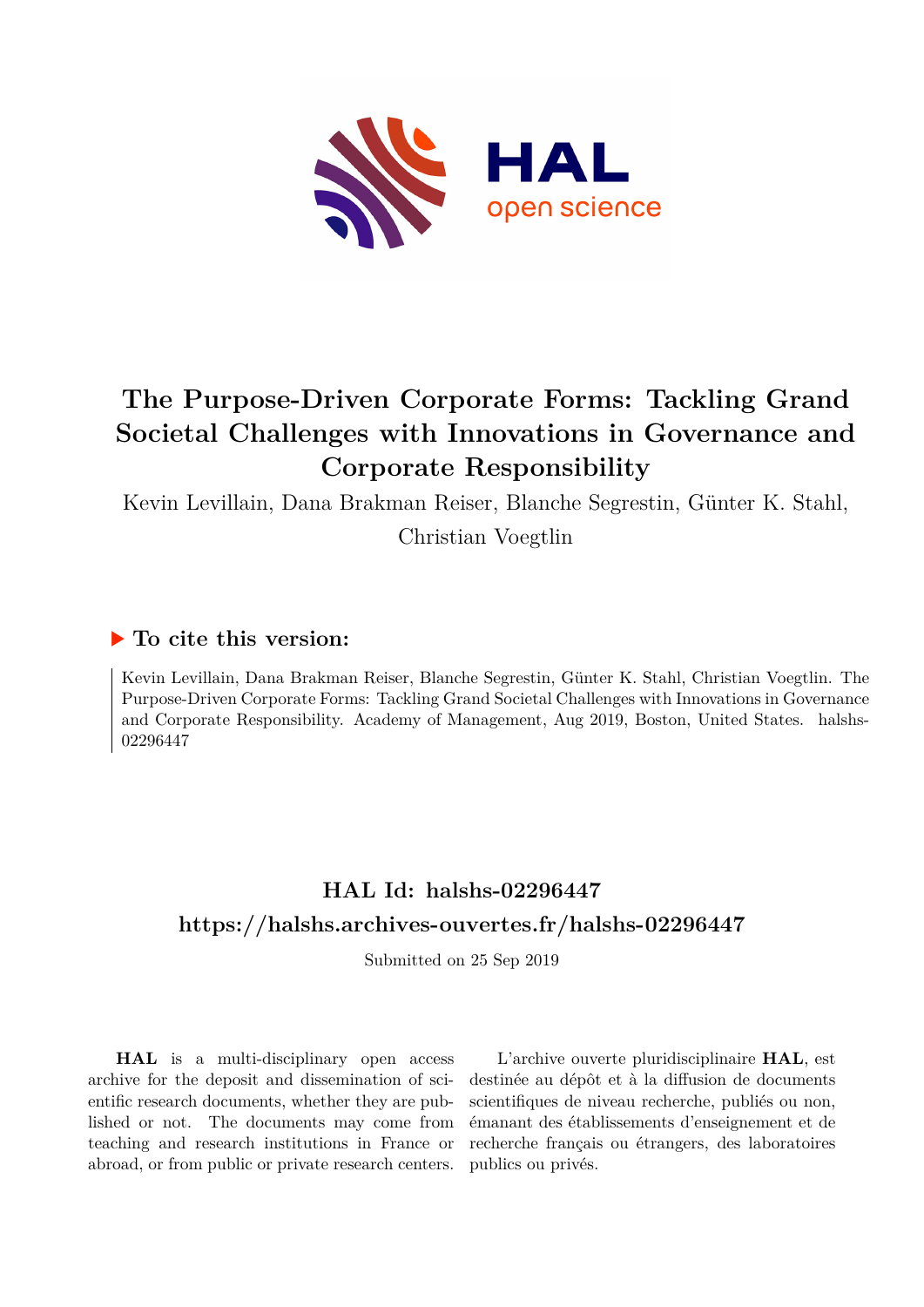#### **Panel Symposium**

# **The Purpose-Driven Corporate Forms: Tackling Grand Societal Challenges with Innovations in Governance and Corporate Responsibility**

*Organizer*

Kevin Levillain<sup>1</sup> MINES ParisTech, PSL Research University 60 bld Saint Michel, 75006 PARIS, France kevin.levillain@mines-paristech.fr

#### *Panelists*

Dana Brakman Reiser, *Brooklyn Law School (US)*

Blanche Segrestin, *MINES ParisTech, PSL University (France)*

Günter K. Stahl, *Vienna University of Economics and Business, WU Vienna (Austria)*

Christian Voegtlin, *Audencia Business School (France)*

 $\overline{a}$ 

**Division sponsors:** International Management (IM)

Social Issues in Management (SIM)

Strategic Management (STR)

<sup>1</sup> This panel symposium is submitted with the help of Igor Filatotchev, Professor at *King's College London and Vienna University of Economics and Business (WU Vienna).*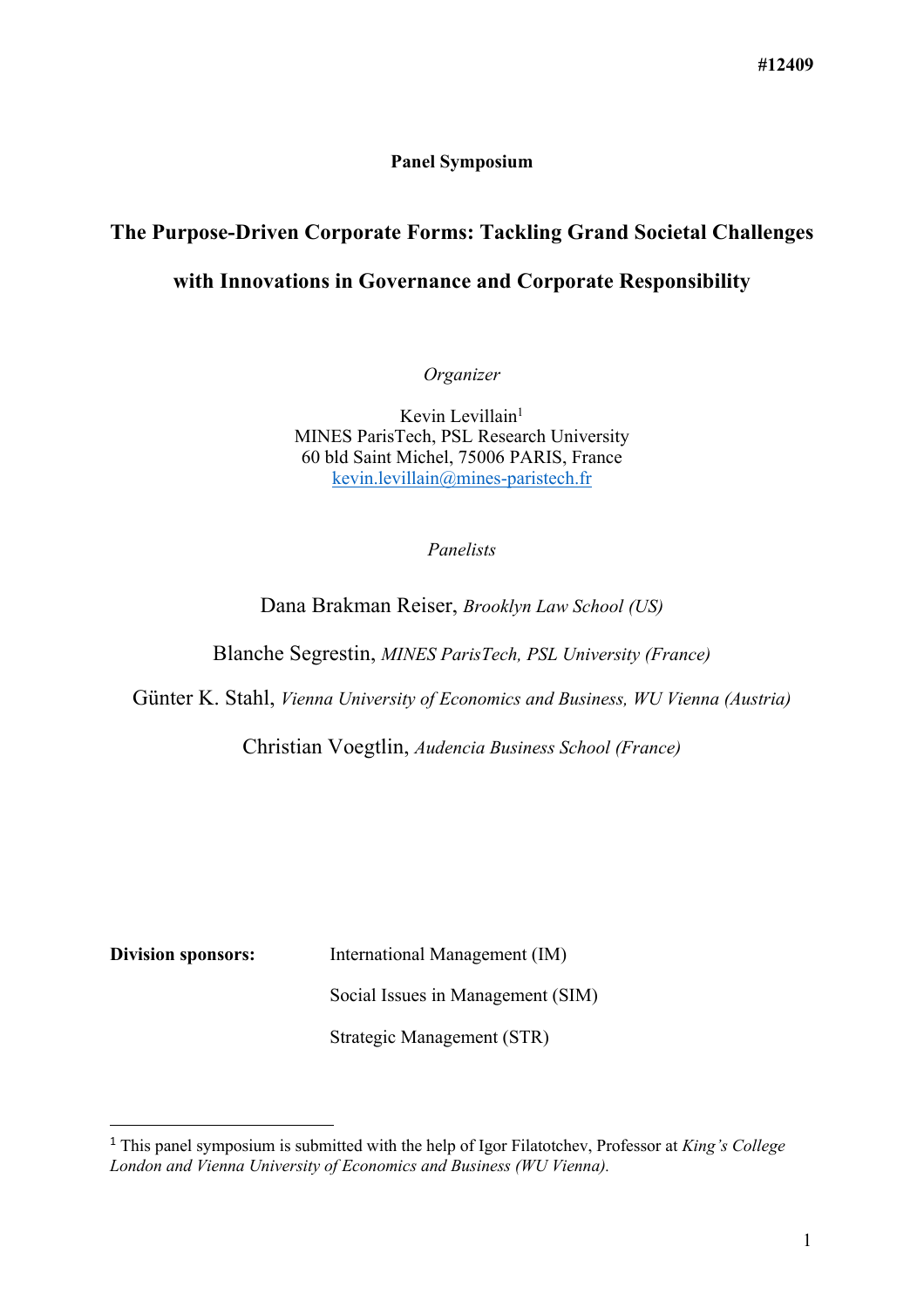# **The Purpose-Driven Corporate Forms: Tackling Grand Societal Challenges with Innovations in Governance and Corporate Responsibility**

#### **I. SYMPOSIUM PRESENTATION AND PURPOSE**

Faced with urgent social, environmental and economic issues, and notably a number of "grand challenges" raised by the objective of building a sustainable future for the planet (George, Howard-Grenville, Joshi, & Tihanyi, 2016; Reid et al., 2010), companies' capacity for action, and especially for innovation, is more and more expected to contribute to public good (Stahl & Sully de Luque, 2014), and appears to be essential in providing new solutions (Voegtlin  $\&$ Scherer, 2017). This, however, raises the issue of creating the appropriate conditions for businesses to combine innovation and social responsibility, notably through innovative "responsible governance" mechanisms to protect and foster responsible innovation (Filatotchev & Nakajima, 2014; Scherer & Voegtlin, 2018). Amongst original ideas experimented by businesses and legislation, one has started to draw attention from both practitioners and researchers: the "profit-with-purpose" or "purpose-driven" corporate form (Birkinshaw et al. 2014; Hiller, 2013; Prior, Cohen, & Fox, 2014).

This new corporate model introduces an explicit social purpose into the articles of incorporation of typical for-profit structures (Clark Jr & Babson, 2011). First introduced in some of the United States in *Benefit Corporation* statutes starting in 2011 (Reiser, 2011; Reiser & Dean, 2017), this corporate model has now spawned numerous variations in the United States, such as the *Flexible or Social Purpose Corporation* (Reiser, 2012) and the *Public Benefit Corporation* in Delaware (Alexander, 2017; Kurland, 2017), as well as in Europe with the *Società Benefit* in Italy and the *Entreprise à Mission* currently under examination by the Senate in France. Other countries (e.g. United Kingdom, Brazil, Australia, etc.) are currently considering introducing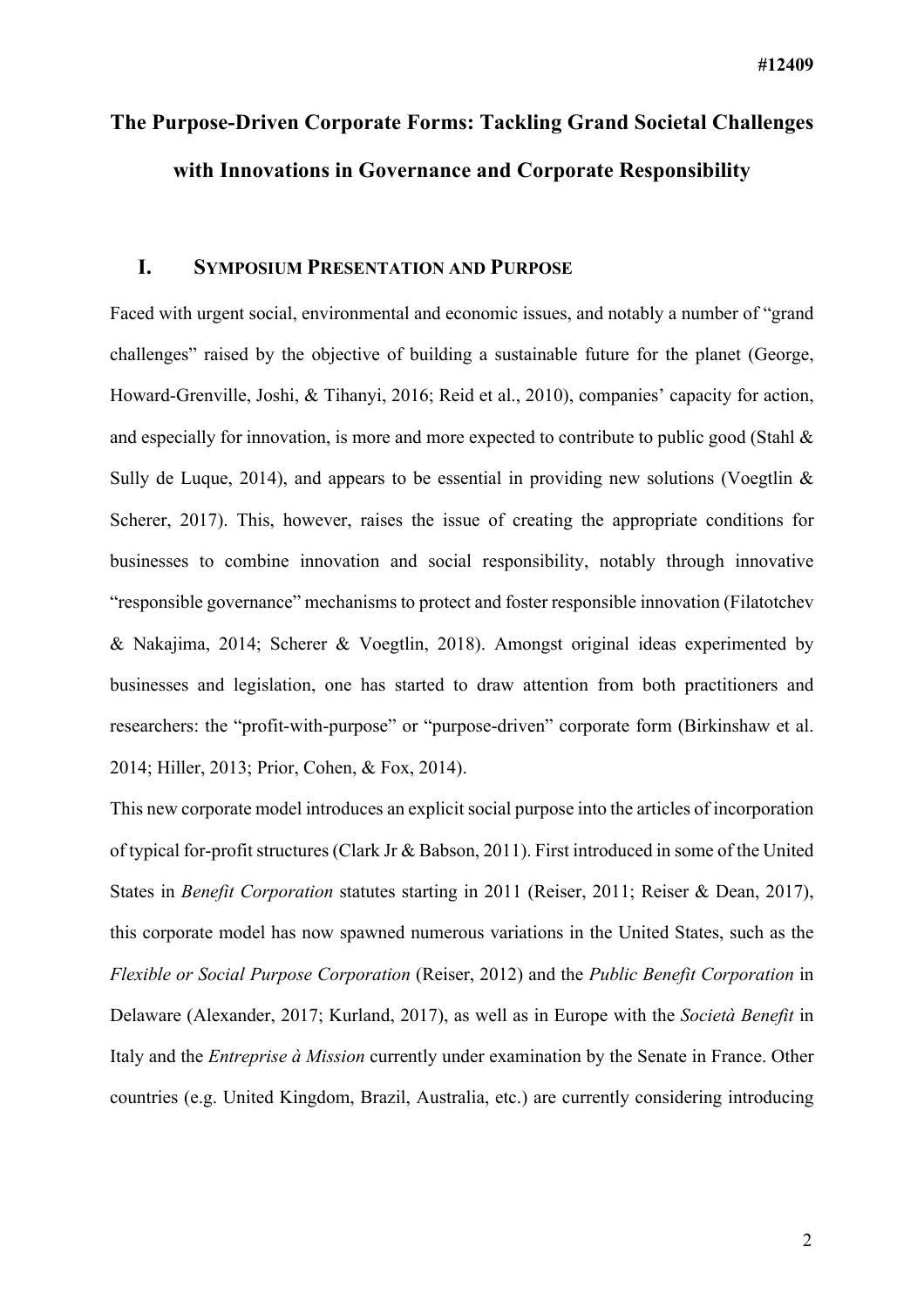similar corporate forms (see for instance the report on "mission-led businesses" for the UK government<sup>2</sup>).

The proponents of these new corporate forms highlight the strong potential these new forms might have to renew corporate governance practices at a time where they are increasingly questioned for their suspected negative societal impacts (Clark & Vranka, 2013; Mac Cormac & Haney, 2012). By engaging the shareholders' commitment on social and environmental purposes, Profit-with-Purpose corporations intend to add credibility and protection to responsible and sustainable initiatives, reinforcing the strength of CSR practices against a risk of precariousness (Fleming & Jones, 2013). Numerous actors have already bet on the potential of those new organizations to structure new activities: dedicated investment funds, purposeoriented consultancy firms, impact measurement methods, public support, etc.

However, this model's originality and novelty imply that its effects are still understudied to date. And the first papers published in the management field reveal nascent debates over the appropriate level of accountability that these forms will provide (Ebrahim, Battilana, & Mair, 2014; Kurland, 2017) as well as their necessity to tackle the current limitations of CSR approaches (Levillain et al., 2018; McMullen & Warnick, 2016; Rawhouser, Cummings, & Crane, 2015). How are they changing the generally accepted hypotheses underlying Corporate Governance theory? What new challenges are they likely to face and will these challenges affect the sustainability of this rapidly spreading model?

The aim of the symposium is to bring together panelists with contrasting theoretical and methodological approaches to pave the way for research assessing the true potential, as well as the theoretical and managerial implications of the adoption of such new corporate forms. We have invited a specialist in social enterprise law to discuss the challenges these companies face in selecting their legal forms and defining and maintaining their missions. Experts in corporate

<sup>&</sup>lt;sup>2</sup> "Advisory panel to mission-led business review: final report" 2016, available at

https://www.gov.uk/government/publications/advisory-panel-to-mission-led-business-review-final-report.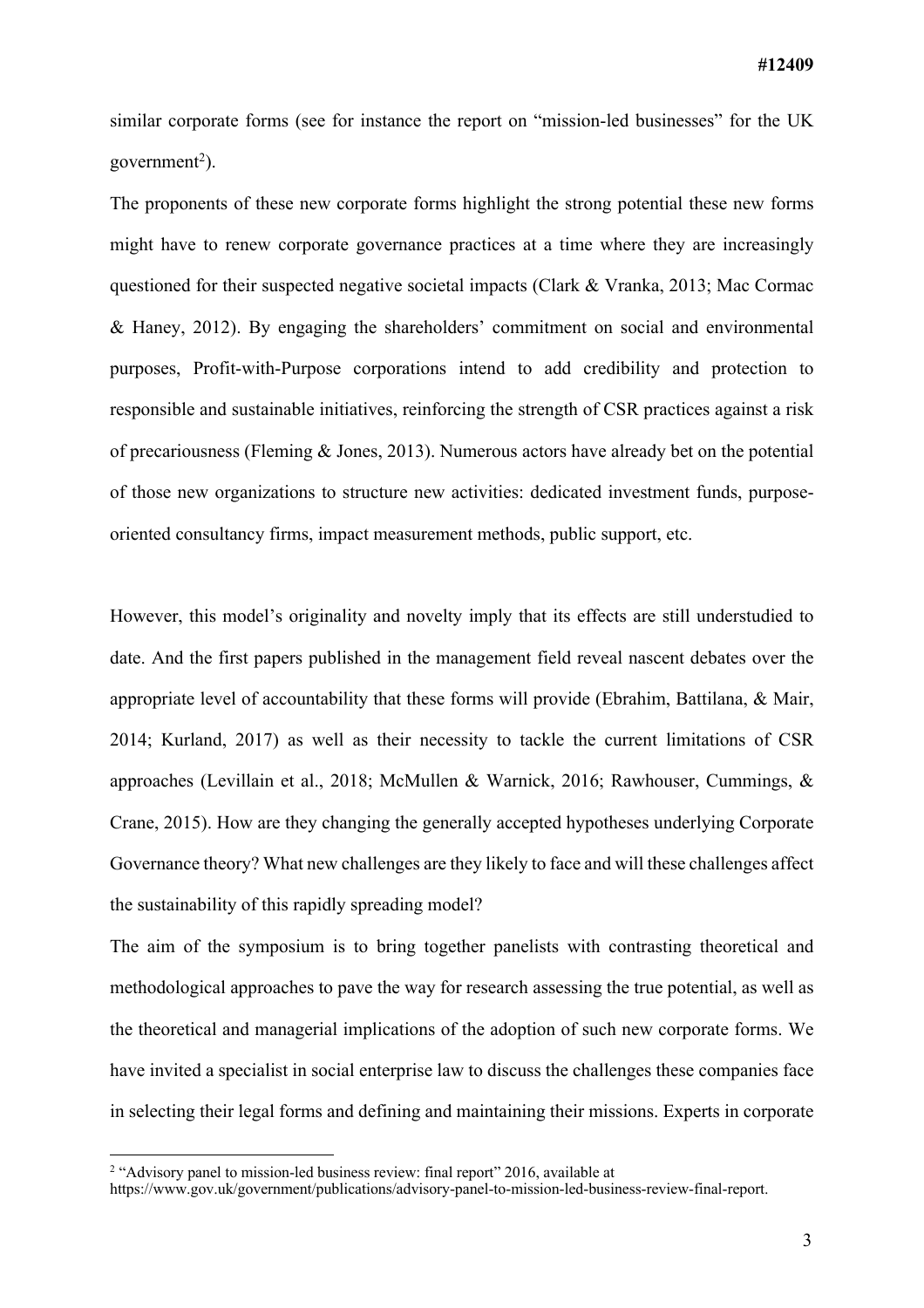governance and strategy, will reflect on whether these new forms invent innovative governance practices, and discuss how managerial discretion and accountability (for instance on the additional purpose) can be affected positively or negatively, especially in relation to innovative strategies. Finally, experts in leadership and corporate social responsibility will investigate how the definition of a purpose might drive stakeholder engagement and enable to achieve the balance between their stakeholders' wishes.

We will also keep time for an interaction between the panelists and the audience through a moderated Q&A session of at least 20 minutes.

#### **II. INTEREST TO THE IM, SIM AND STR SPONSOR DIVISIONS**

The emergence of new corporate forms dedicated to social and environmental impacts draws a new bridge between the Corporate Governance and Corporate Social Responsibility fields. Whereas CSR usually refers to practices that extend beyond the legal obligations pertaining to companies, Profit-with-Purpose corporations attempt to create a *voluntary commitment*, i.e. an optional statute within corporate law for interested entrepreneurs that is creating strong legal impacts. In that sense, it therefore opens new avenues beyond existing regulation practices (Gond, Kang, & Moon, 2011), which revisit the institutional setting in which companies embed their socially responsible practices (Aguilera, Filatotchev, Gospel, & Jackson, 2008), and create new means for policy makers to foster responsible innovation and steer political implications of CSR (Scherer, Rasche, Palazzo, & Spicer, 2016). However, some practitioners contend that such forms might on the contrary offer a new opportunity for unethical firms to use the label for greenwashing purposes. These issues are at the heart of the works and theoretical frameworks sponsored by the SIM division.

The proponents of these new forms claim that the model might attract large companies such as Google or Danone, or new tech companies such as Kickstarter, which ground some of their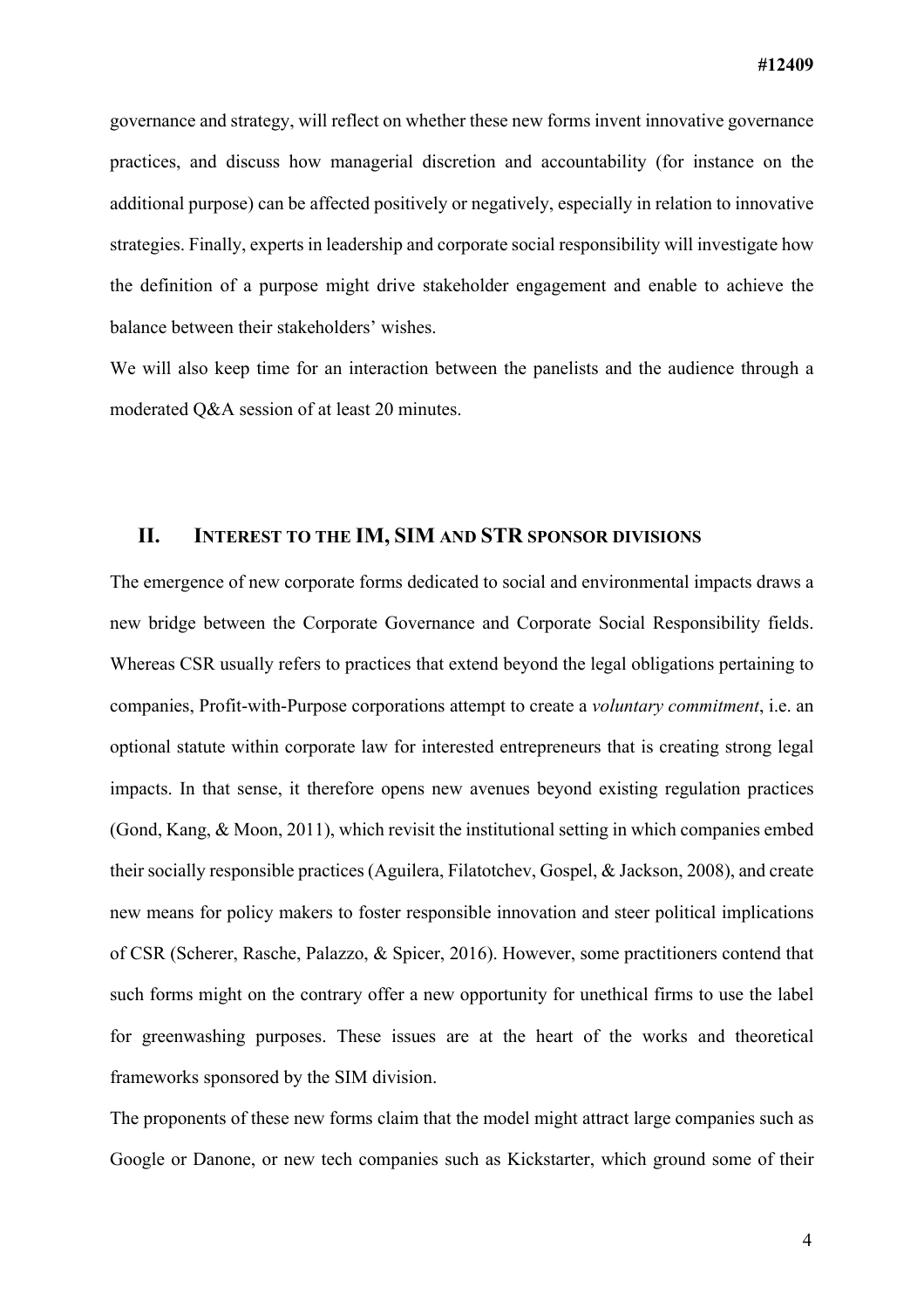image to the public on a societal mission. The impact of such new governance mechanisms is however still unclear both on the economic performance and on the societal impacts. The existence of new corporate forms also directly impacts the strategic choices made by entrepreneurs regarding appropriate governance structure, firm attractivity to customers and workers, as well as discourse and interaction with investors (Gehman & Grimes, 2017). The study of the consequences of these innovations in governance and their relationship with corporate leadership and accountability is in direct connection with the expertise of the STR division.

Finally, as the purpose-driven corporation movement is gaining momentum at the international level, especially through the sponsoring of some associations and the growing interest of numerous governments, it raises the issue of competing legal frameworks for companies operating in several countries, and requires advanced examination of the consequences of defining a purpose for instance at the holding level for the various subsidiaries established under different regimes, and operating in different cultural environments (Matten & Moon, 2008), which might be of interest for the International Management division.

#### **III. PANELISTS**

- 1. **Dana Brakman Reiser**, Professor of Law at Brooklyn Law School, is an expert on law and finance for social enterprises. Her most comprehensive work on the subject is *Social Enterprise Law: Trust, Public Benefit, and Capital Markets* (Oxford University Press 2017) (with Professor Steven A. Dean). Her scholarship also has appeared in *Boston College Law Review, Emory Law Journal, Indiana Law Journal, and Notre Dame Law Review*, among others.
- 2. **Blanche Segrestin**, Professor of Management at MINES ParisTech, PSL Research University holds the chair « Theory of the firm. Models of governance  $\&$  collective creation » since 2015. Her research connects the theory of the firm with the collective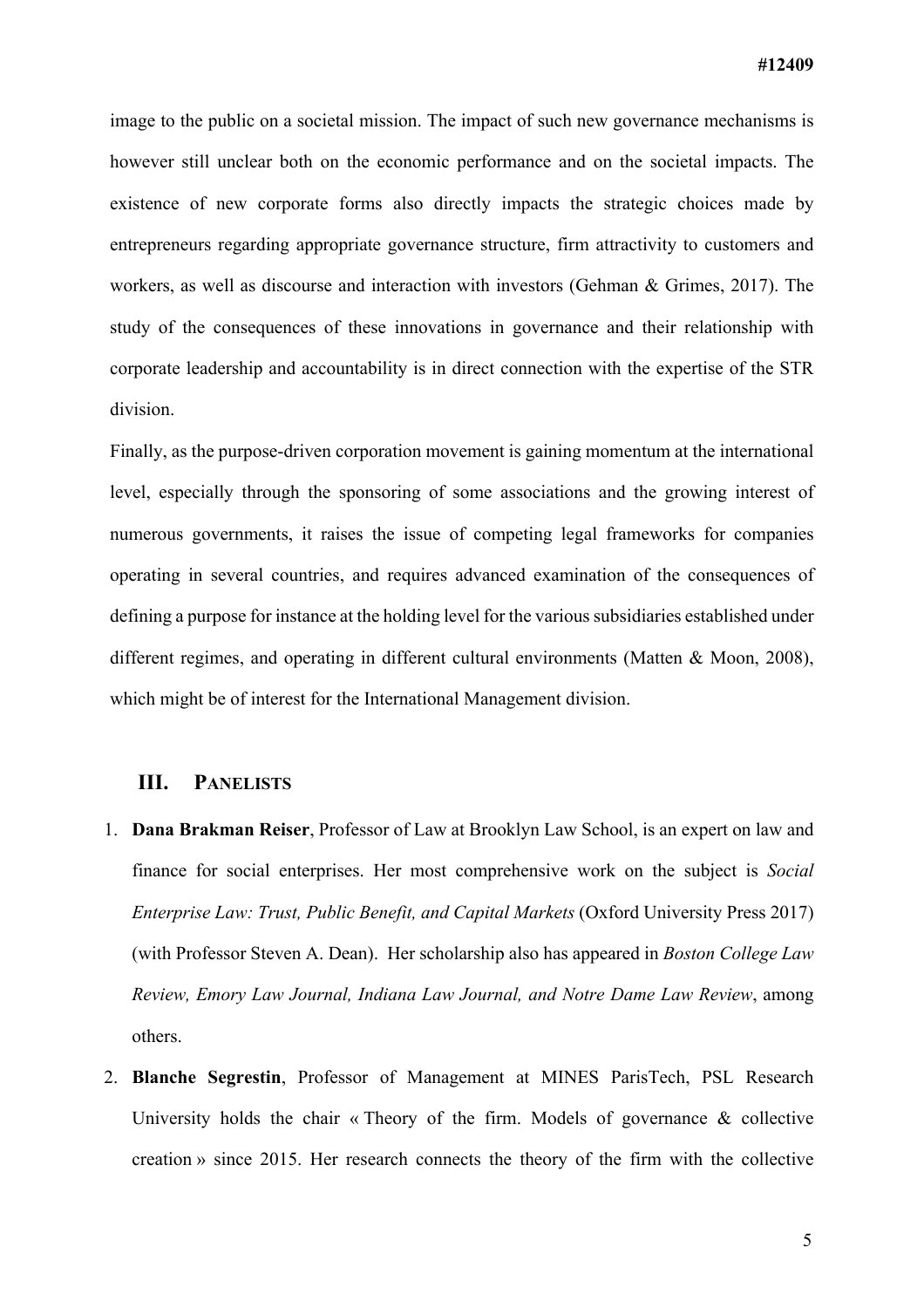development of innovation capabilities. She published a book *Refonder l'entreprise* with A. Hatchuel (2012) to propose a new innovation-based theory of the firm, which calls for a renewal of corporate law and of corporate governance principles (several awards, among which best book award in management from the French Academy of Management (2013)). She coordinates the interdisciplinary research program at the College des Bernardins on Government of the firm, creation of the commons and she chairs the European Academy of Management, since 2016, the topic "Rethinking the form, governance & legal constitution of corporations: theoretical issues & social stakes".

- 3. **Günter K. Stahl**, Günter K. Stahl is Professor of International Management at WU Vienna. His current research interests include the drivers of corporate responsibility, leadership in times of turbulence and crisis, and the changing nature of global work. He has held responsible positions within various academic associations (including the IM Division of the Academy of Management), is a Senior Editor of the Journal of World Business, and Academic Fellow of the Centre for International Human Resource Management, Judge Business School, University of Cambridge, as well as Senior Fellow of the Centre for Global Workforce Strategy, Simon Fraser University.
- 4. **Christian Voegtlin**, is Associate Professor in Corporate Social Responsibility at Audencia Business School. His current research interests are in responsible innovation, responsible leadership and corporate social responsibility. His research has appeared in outlets such as *Academy of Management Perspectives, Business Ethics Quarterly, Journal of Management Studies, and the Journal of Business Ethics*. The research on responsible innovation is currently funded through a project by the Swiss National Science Foundation.
- 5. **Kevin Levillain** (facilitator), is Assistant Professor at MINES ParisTech, PSL Research University. His research focuses on the development of innovative corporate governance practices in relation to emerging corporate forms such as the "Profit-with-purpose" companies and their potential to sustain firms' innovation capabilities. He published the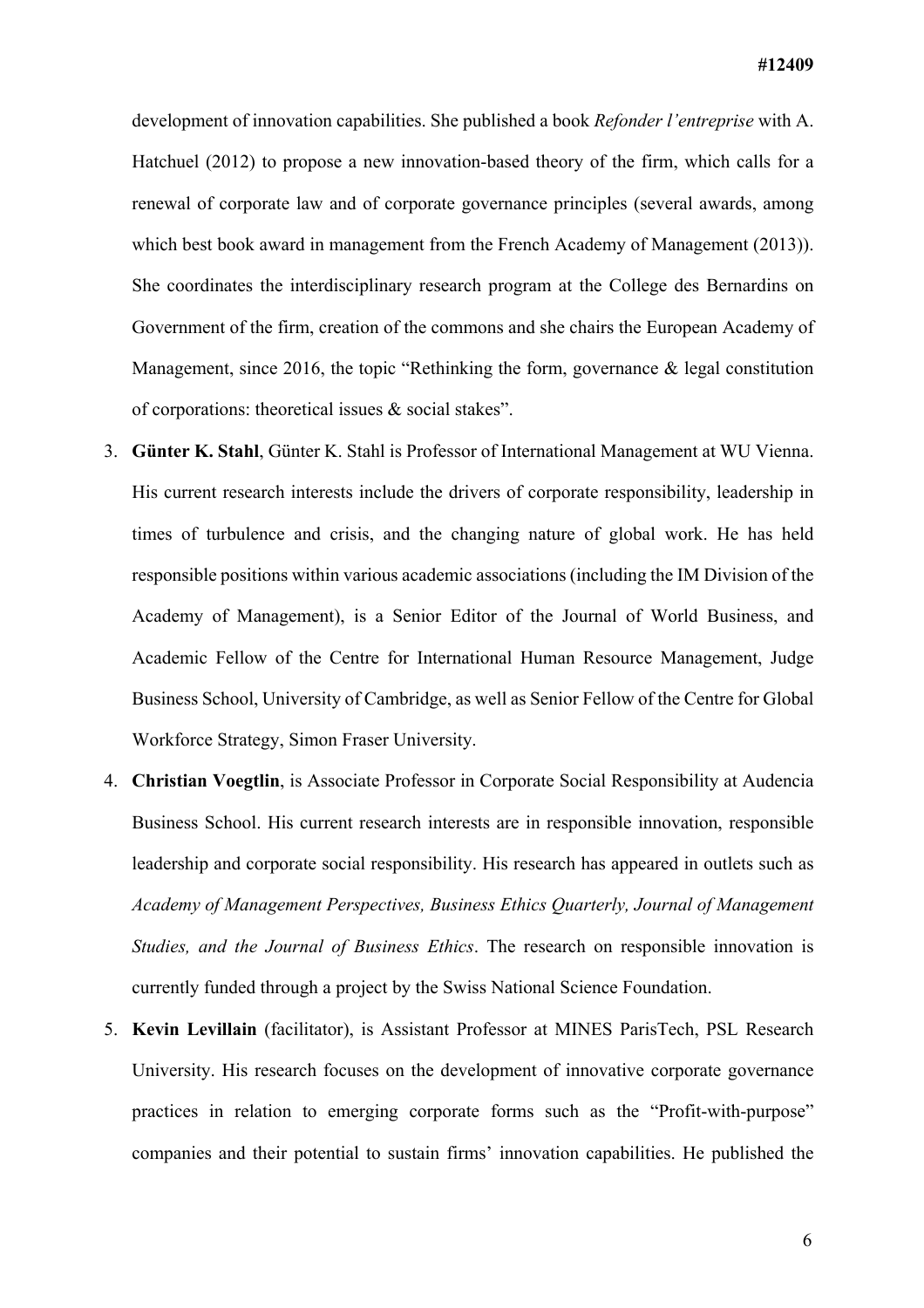book "*Les Entreprises à Mission*" in 2017 (Ed. Vuibert, Paris), which received two awards as best book in management research in France (FNEGE and Consult'In France).

### **IV. FORMAT**

The format of the 90-minute panel symposium will be as follows:

- WELCOME AND BRIEF INTRODUCTION TO THE SYMPOSIUM THEME, PURPOSE AND FORMAT (5-8 minutes) by Kevin Levillain
- DISCUSSION BY PANELISTS (45 minutes) Each panelist will develop their specific theoretical, methodological and/or practical point of view regarding the emergence of purpose-driven companies (10 minutes each).
- Q&A SESSION AND DISCUSSION WITH AUDIENCE (30 minutes) Kevin Levillain will moderate the discussion
- DEBRIEFING & CONCLUDING STATEMENTS FROM THE PANELISTS (5-8 minutes) -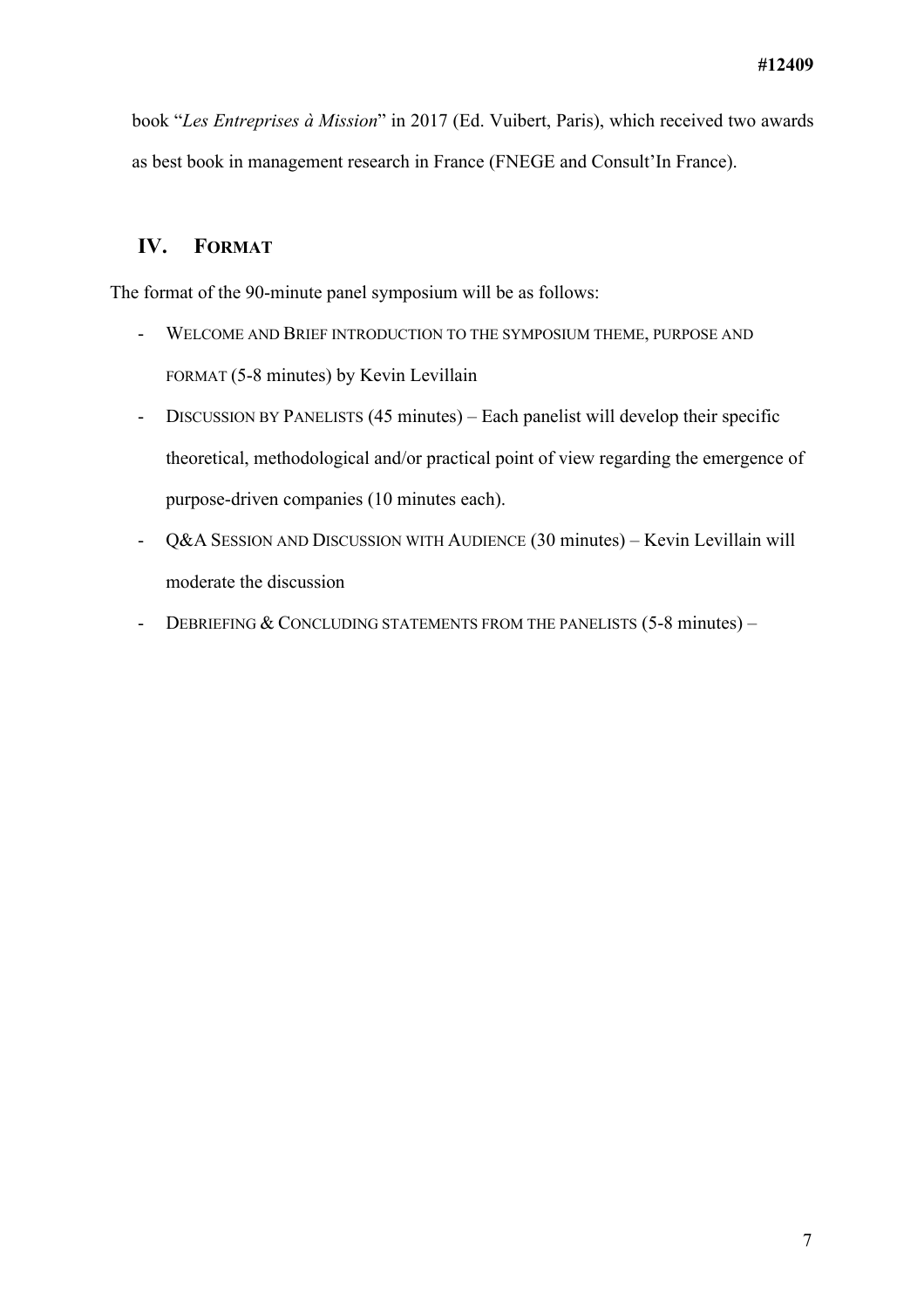#### **V. SUMMARY OF THE PANELISTS' DISCUSSION**

#### **A Critical Analysis of U.S. Purpose-Driven Corporate Forms**

*Dana Brakman Reiser (Brooklyn Law School)*

Of the various legal forms U.S. state legislatures have designed to house purpose-driven forprofit firms in the past decade, the benefit corporation is most widely adopted. It is now available in at least 30 jurisdictions. The Delaware public benefit corporation (or PBC) is also highly significant, due to its provenance. The breadth and depth of these adoptions demonstrates the appeal of these forms as legislative products. State legislatures across the country, including the unchallenged leader in corporate law – Delaware – have jumped onto this bandwagon with breathtaking speed.

Yet these forms have proved less appealing to purpose-driven firms themselves. The most optimistic estimates still count the number of entities adopting them at a few thousand. Perhaps the benefit corporation and Delaware PBC forms simply need time to take off, but I believe the slow uptake reveals a more serious problem – one requiring significant redesign.

For the growing universe of purpose-driven firms to opt into benefit corporation or Delaware PBC form, doing so will need to brand them as genuinely purpose-driven and reliably prioritizing social good. These forms today establish no prioritization between profit and purpose; they simply say "do both." This lack of prioritization means a lack of guidance for those leading and investing in these organizations and, perhaps even more importantly, it makes enforcement impossible. Without clarity about their objectives, entrepreneurs and investors cannot rely upon and enforce the commitments of their counterparts. Indeed, benefit corporations and Delaware PBCs leave social mission vulnerable to unilateral termination by shareholders, who have unfettered discretion to discard social mission at any time, without penalty. These forms have achieved an important expressive victory, but they represent only a first step towards creating a legal regime that helps purpose-driven firms to flourish.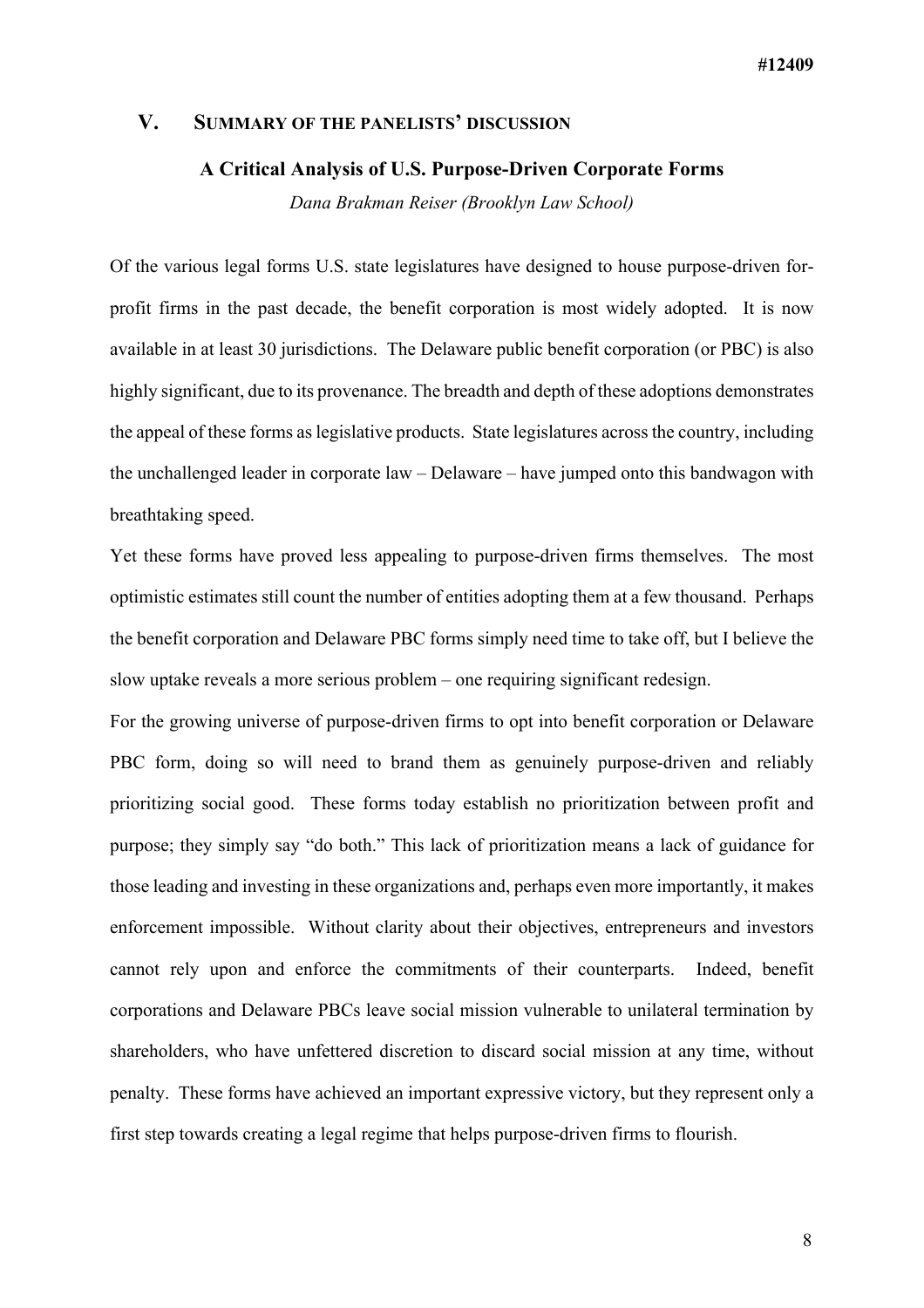## **Corporate Governance for Responsible Innovation: How Participative and Reflexive Elements of Governance Can Contribute to Working With a Purpose and Add to Sustainable Development**<sup>3</sup>

*Christian Voegtlin (Audencia Business School)*

The world is changing at an unprecedented speed, driven especially by technological innovation and the resulting behavioral changes in consumption, communication, mobility, and social life in general. These changes contribute to the grand challenges our planet is facing, like climate change, the economic disequilibrium between rich and poor, or mass migration, and in their wake, political and civil society movements emerge that propagate new forms of nationalism, fundamentalism and protectionism. These processes endanger the sustainable future for people and planet (George et al., 2016). In our presentation, we will outline our idea of responsible innovation and discuss the potentials and limitations of various models of corporate governance with regard to making responsible innovation feasible so that it contributes to sustainable development and helps addressing grand societal challenges. To this end, we will introduce alternative forms of participative and reflexive governance that can help address the social and environmental challenges that society faces. The presentation will thereby offer examples of innovative corporate governance aspects that can facilitate responsible innovation and link the discussion to the emerging purpose-driven corporate forms.

During our presentation, we will introduce responsible innovation as a normative concept that can be defined on the basis of three norms: avoiding harm, doing good, and coordinating with others to foster sustainable development (Voegtlin & Scherer, 2017). We will further argue that corporate governance can help facilitating such an idea of responsible innovation. Finally, we will propose participative and reflexive structures as useful mechanisms for corporate governance that contributes to responsible innovation. We consider the emerging purpose-

 $\overline{a}$ 

<sup>&</sup>lt;sup>3</sup> The content of the presentation is based on research developed together with Andreas Georg Scherer, University of Zurich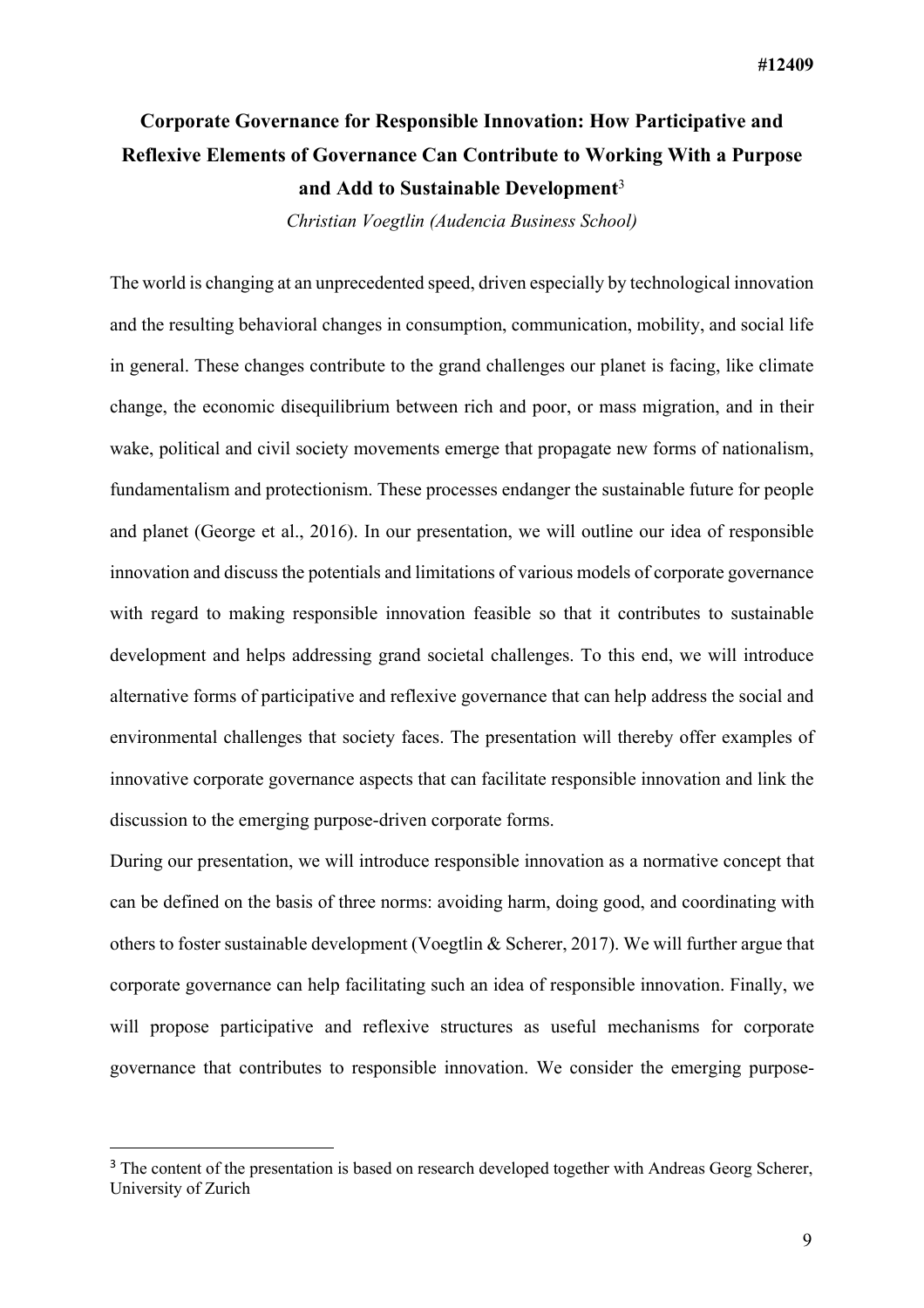driven organizational forms ideal for integrating elements of reflexivity and deliberation. However, being driven by a social purpose can create tensions for the business firm; limited resources must be deployed in pursuit of multiple objectives and bottom lines, thus raising questions about the prioritization of stakeholder demands. We will provide examples of corporate governance elements based on deliberation and reflexivity that should be conducive to dealing with these tensions (Dryzek, 1990; Dryzek & Pickering, 2017).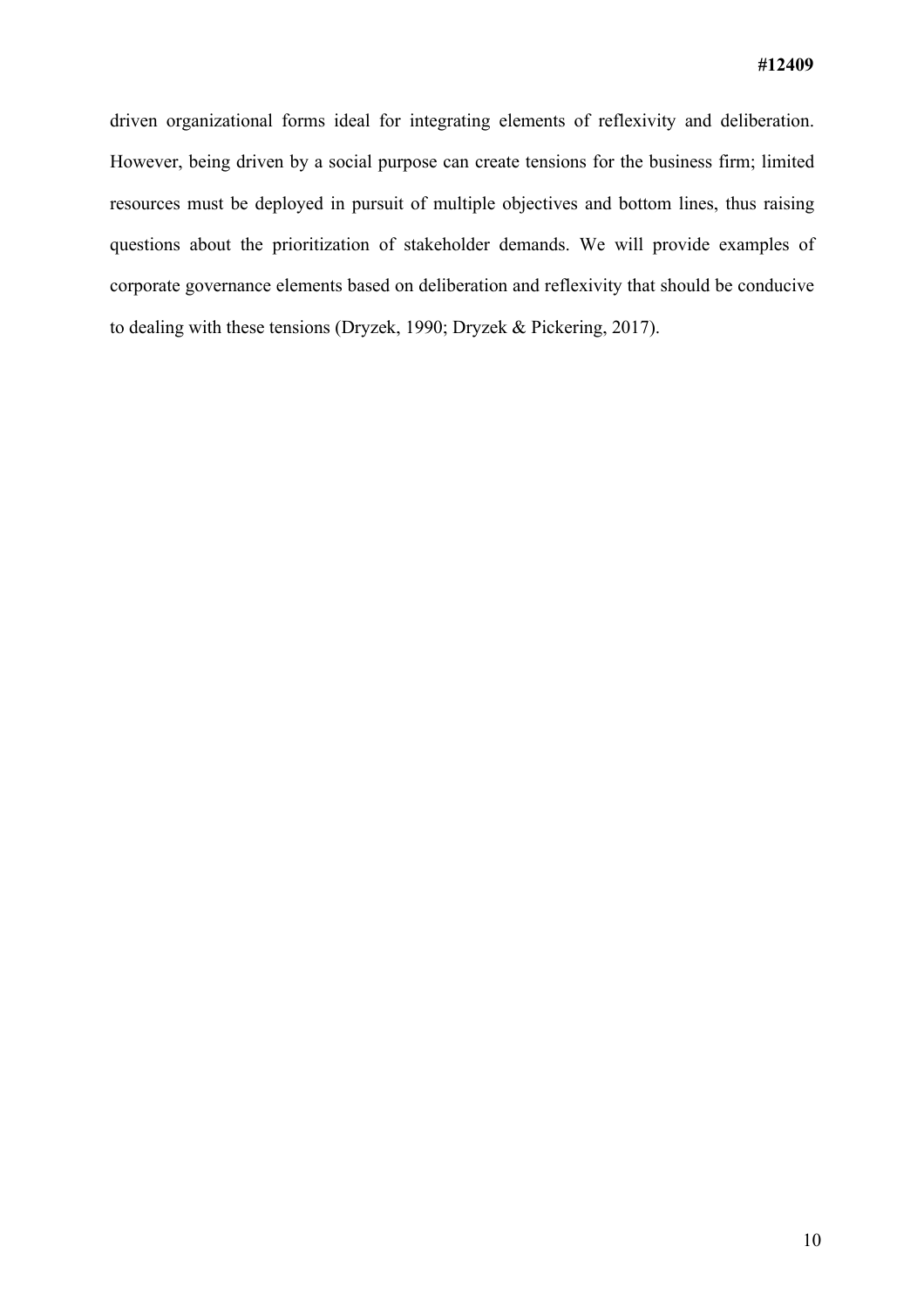## **Purpose-Driven Companies and the Pursuit of a Social Mission: The Role of Executive Leadership**

*Günter K. Stahl (Vienna University of Economics and Business, WU Vienna)*

The growing economic, social and environmental problems faced around the world are accompanied by increased pressure for corporations to "contribute to the creation of economic and societal progress in a globally responsible and sustainable way" (EFMD, 2005: 3). As the growing number of public-private partnerships, the emergence of dedicated CSR departments in many companies and corporate engagement in initiatives such the *UN Global Compact* demonstrate, many companies have committed to addressing these larger societal challenges. Some have gone even further and adopted "profit-with-purpose" business models (Levillain, Segrestin & Filatotchev, 2017) with the explicit goal of aligning their activities with stakeholder needs to create "shared value" (Porter & Kramer, 2011) and contribute to the "triple bottom line" (Elkington, 1997; Savitz & Weber, 2006) of social, environmental and economic responsibility.

We argue that executive leadership – particularly the CEO's approach to responsible leadership (Maak, Pless  $& Voegtlin, 2016) - plays a critical role in helping profit-with-purpose companies$ to pursue their broader social mission, incorporate responsibility and sustainability principles into their day-to-day operations, and build cultures that support the necessary transformation of business models, governance structures, and managerial mindsets (Brown & Treviño, 2006; Pearce & Stahl, 2015; Puffer & McCarthy, 2008). Ultimately, activities such as formulating corporate social responsibility (CSR) and sustainability strategies, aligning the business models and internal processes with stakeholder needs, and engaging in "responsible innovation" (Voegtlin & Scherer, 2017) are the result of top management (team) decisions, and so are activities that are widely considered irresponsible, such as fraudulent practices, employment discrimination, and harmful environmental policies. As Waldman (2011, p. 81) noted: "firms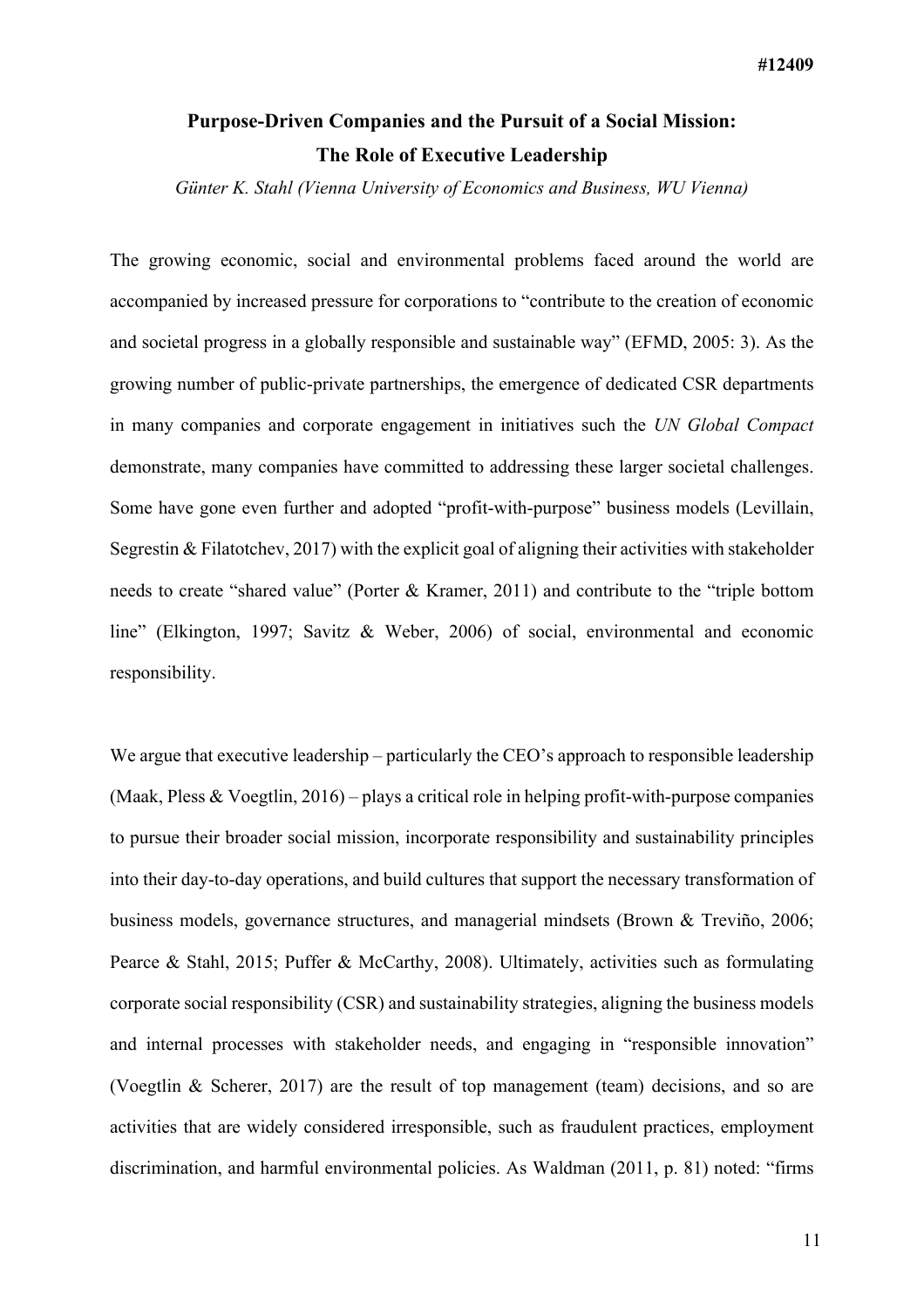do not make decisions pertaining to responsibility or CSR; leaders do". It is striking, then, that – apart from anecdotal evidence – relatively little is known about the role of executive leadership in helping profit-with-purpose companies achieve their broader social missions.

In this presentation we will introduce a framework of responsible leadership that builds on the distinction between two kinds of responsible leader behaviors (see Crilly et al., 2008; Stahl & Sully de Luque, 2014; Wettstein, 2010): activities aimed at avoiding harmful consequences for stakeholders, such as avoiding employment discrimination, minimizing environmental pollution, enforcing safety standards, etc. (i.e., "avoiding harm"); and activities aimed at enhancing societal welfare, such as supporting community development, broadening access to products, designing employee-friendly workplaces, etc. (i.e., "doing good"). A company or manager may engage in responsible behavior (or refrain from irresponsible behavior) for a variety of reasons, e.g., to reduce legal and reputational risks (e.g., avoid practices that are potentially harmful to the environment); support the company's business model and strategy (e.g., invest in "green" technologies); or act in accordance with the company's mission and core values (e.g., Johnson & Johnson's famous credo, which challenges managers and employees to be "responsible to the communities in which we live and work and to the world community as well"). Thus, managers' motivations for engaging in economically, socially, and environmentally responsible behavior can roughly be classified into three broad categories: compliance-based; instrumental/strategic; and normative or values-driven. While these motivations are not mutually exclusive and all companies have to be compliant with the laws and regulations of the countries where they operate, decisions regarding CSR engagement often follow either an instrumental logic, stressing financial benefits and competitive advantages resulting from investments in CSR, with the ultimate goal of maximizing shareholder value; or a values-based and mission-led approach, with the ultimate goal of social wealth creation (e.g., Sully de Luque et al., 2008; Waldman & Siegel, 2008; Voegtlin, Patzer & Scherer, 2012). Some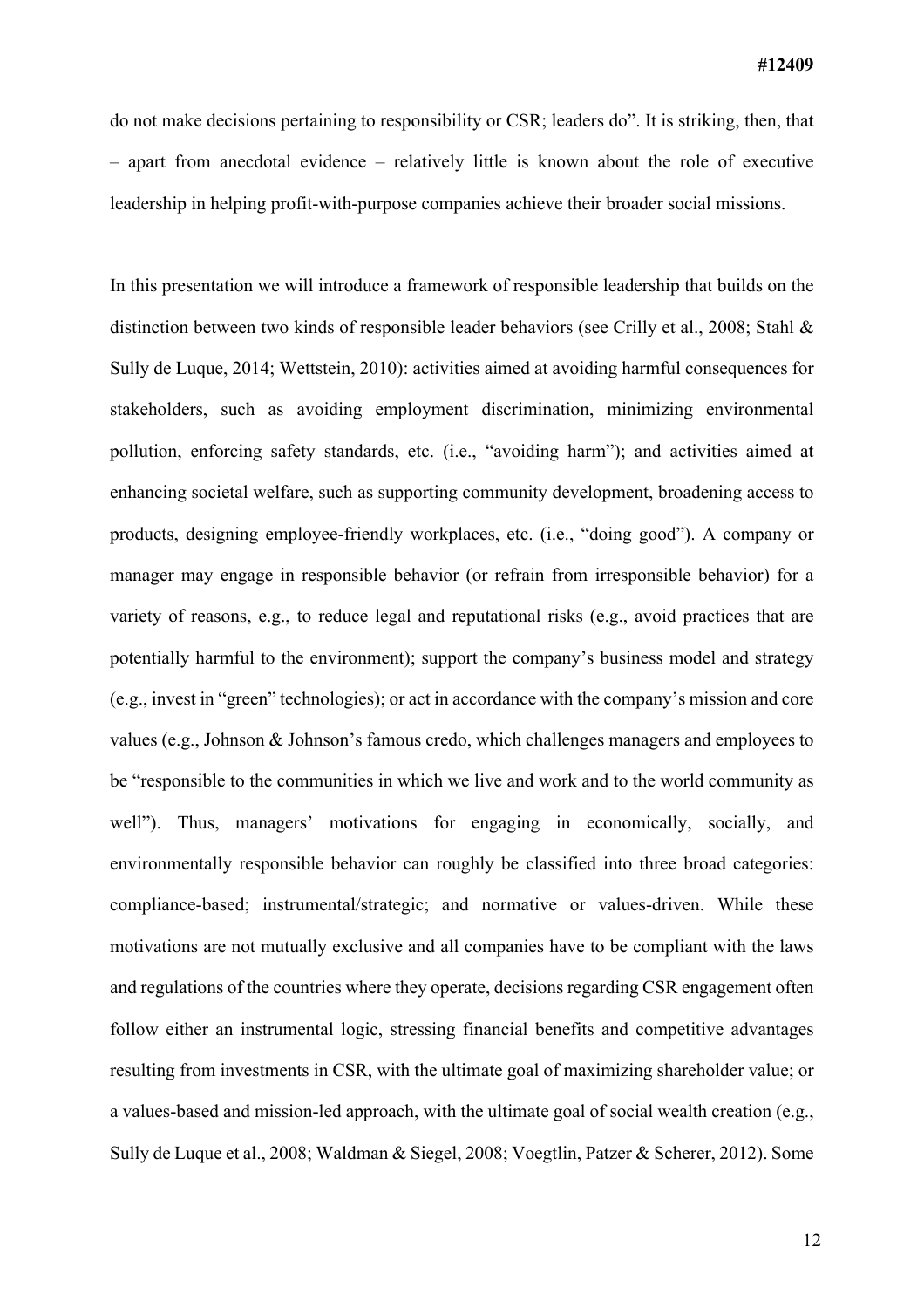leaders have managed to reconcile the tension between social objectives and economic imperatives by embracing an "integrative responsible leadership" philosophy (Maak, Pless & Voegtlin, 2016: 470) that involves building long-term relationships with diverse constituencies, with the objective of generating social, environmental, and economic value for all stakeholders. An example is Frank Riboud, Chairman of Danone, who leads the firm as "a business that creates economic value by creating social value" (Kruglianskas & Vilanova, 2013).

In our presentation we will contrast the different approaches to CSR (instrumental, normative, integrative) and explore the interplay of CSR approach/motivation and leadership. We propose that a predominantly instrumental approach to CSR will be associated with transactional leadership, whereas a predominantly values-based, purpose-driven approach will be associated with transformational leadership (Groves, 2014; Zhu, Avolio, Riggio & Sosik, 2011) and the integrative approach will combine elements of both transformational and transactional leadership. We further propose that misalignment between a company's CSR approach and executive leadership will be associated with various negative outcomes, such as lower employee commitment and stakeholder engagement (the purpose-driven/ transactional leadership combination) or perceptions of leader hypocrisy and mistrust in management (the instrumental/ transformational leadership combination), as illustrated by Table 1. In the latter case, leaders who use the firm's broader social mission instrumentally by engaging in CSR when their "real" motivation is maximizing shareholder value face the inherent risk that stakeholders will detect their "moral fakery" (Quinn & Jones, 1995: 29) and sanction the company's "moral deceit". We will conclude with a discussion of the leadership challenges facing senior executives of "profit-with-purpose" companies, showing that the leaders of these companies face a fundamental challenge with regard to leadership – building commitment on the company's broader social mission among the shareholders (which will happen only if there is a perception on their part that management acts as a custodian of their interests, i.e., runs the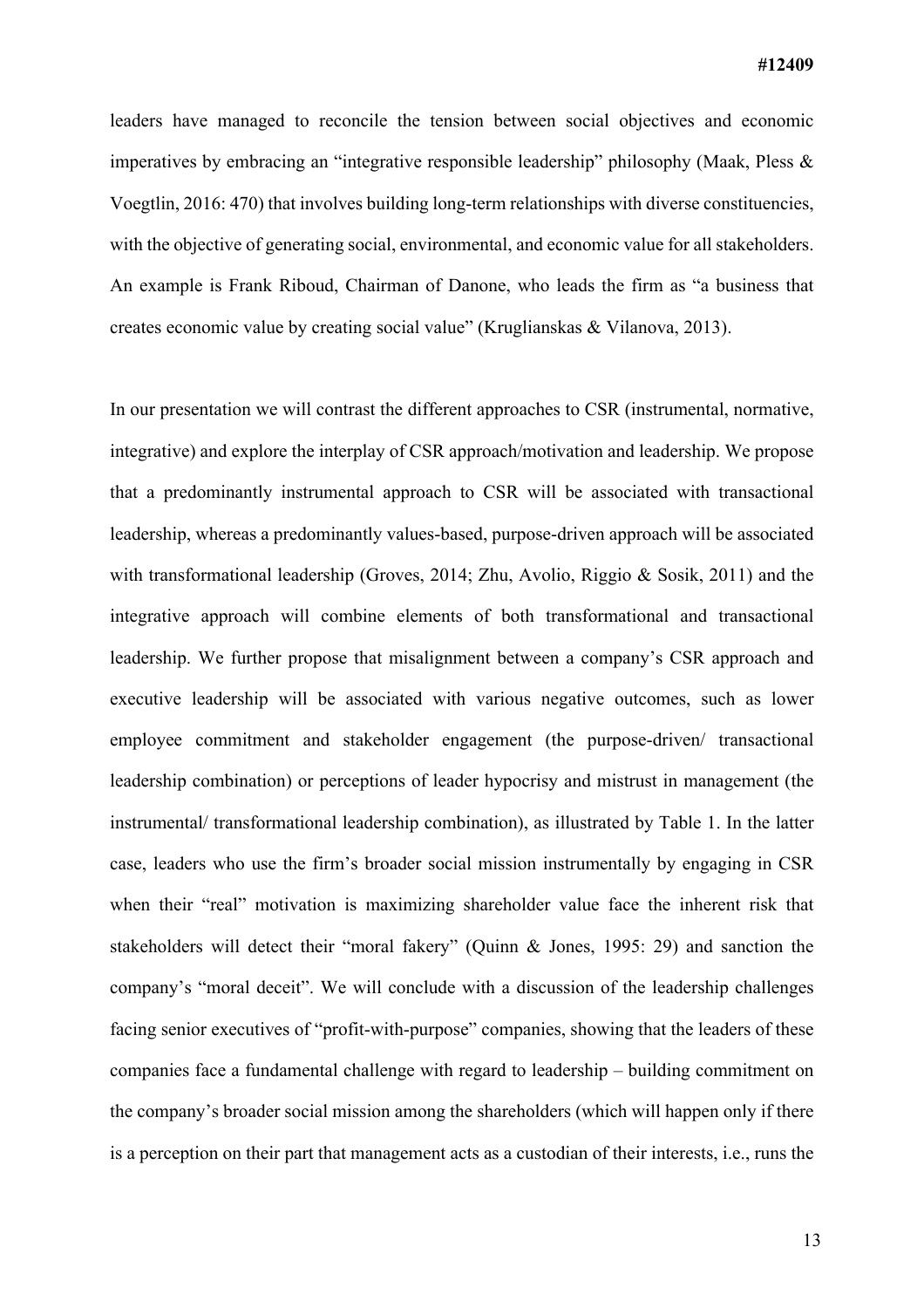business with the primary purpose to maximize shareholder value) *and* garnering trust from stakeholders by credibly communicating the non-intrumental nature of the firm's social mission (which tends to show in situations in which shareholder and stakeholder interests conflict). Resolving this tension requires authenticity and a careful balancing of shareholder and stakeholder interests (i.e., an "integrative responsible leadership" philosophy).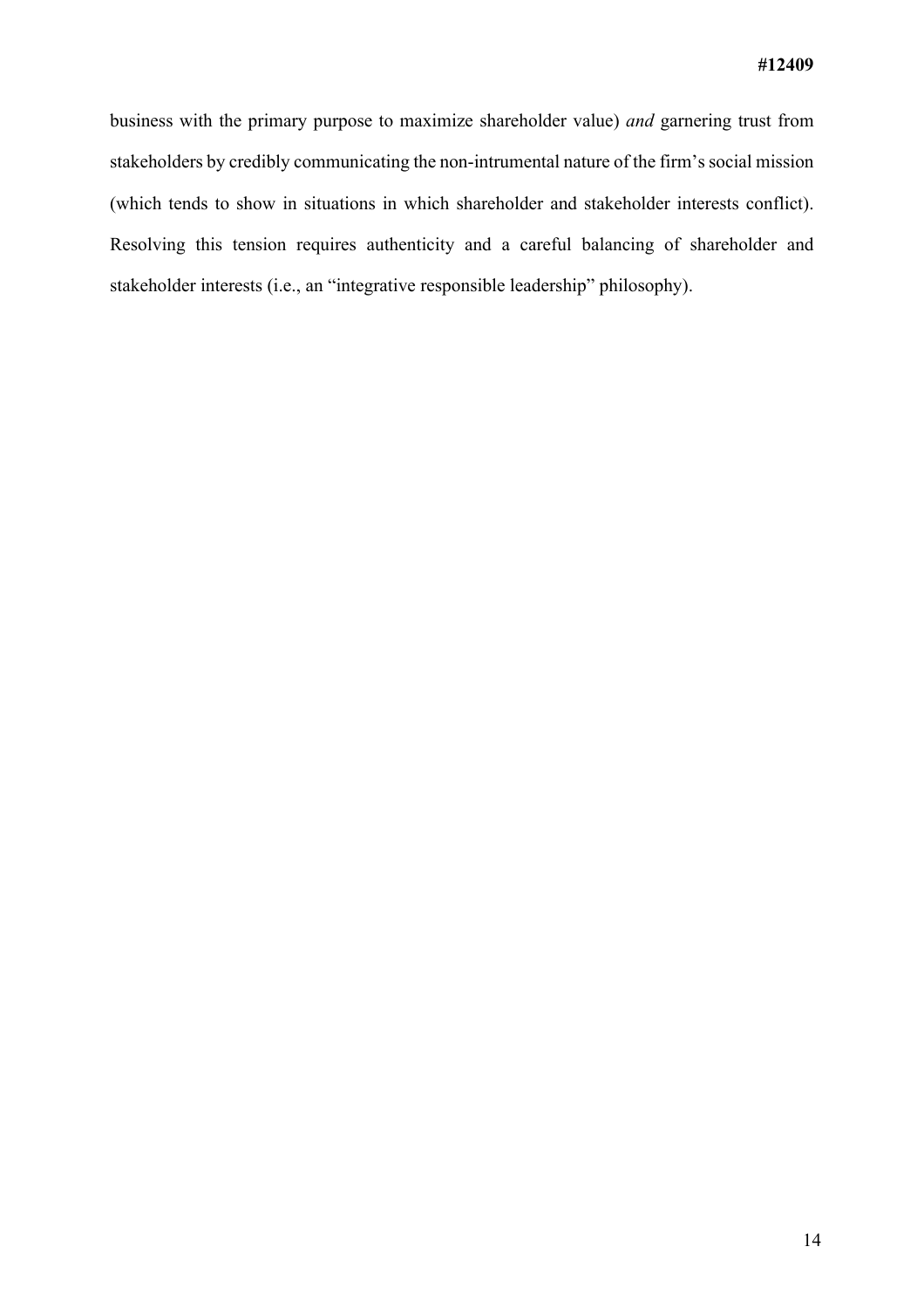## **Profit-with-Purpose Corporations: towards a reexamination of our theories of the corporation**

*Blanche Segrestin (Center for Management Science, MINES ParisTech, PSL Research University)*

With the Profit-with-Purpose Corporations (PPCs), different corporate laws have introduced an innovation to support the development of responsible business and stakeholder management. These new corporate forms blend a voluntary basis (only interested entrepreneurs choose one of the new legal forms) with judicial commitment (the chosen purpose is introduced into corporate bylaws with clear legal consequences).

This legal innovation raises a theoretical question: why is it necessary to change corporate law? While some stakeholder theorists have called for a "legal version of the stakeholder model" (Donaldson & Preston, 1995), most scholars have so far considered that the CSR practices and stakeholder management were compatible with existing legal frameworks. While the dominant Agency theory framework is more and more criticized for being deceptive to the nature of corporate law (Lan & Heracleous, 2010; Bower & Paine, 2017), several scholars contend that corporate law is indeed fundamentally more consistent with a stakeholder approach than a shareholder approach (Lipton & Rowe, 2007). For instance, the Team Production theory, suggesting a director primacy model instead of a shareholder primacy, holds that directors are not agents of the shareholders but represent the corporation as a legal entity, and that the core principles of corporate law have thus been conceived precisely to avoid conflict between the various constituencies (Lan & Heracleous, 2010). In this view, corporate law enables the pursuit of joint welfare and a fair allocation of results among team members (Blair & Stout, 1999). How, then, can we interpret the widespread adoption of Profit-with-Purpose Corporations within these theoretical frameworks? Does this legal innovation not lead us to revise some of the premises of our views of the corporation?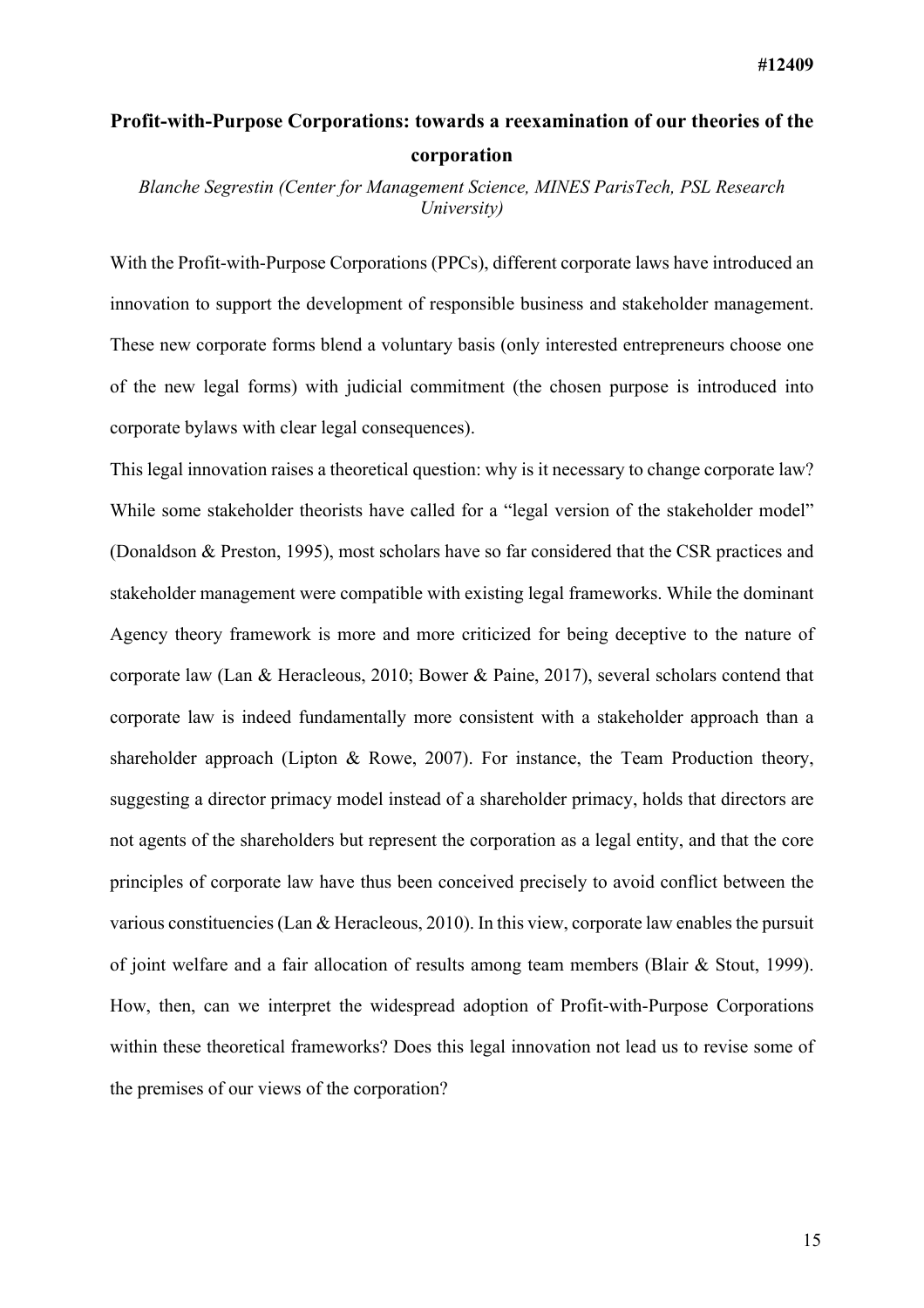In this presentation, we critically re-assess the compatibility of corporate law with stakeholder management. We aim at reviewing first the legal and managerial issues that justify the need for a new legal framework, and second the theoretical implications of such legal innovations. As they make explicit the purpose of collective action, beyond the mere rights of stakeholders, profit-with-purpose make visible in law the mandate and the role of management. We will thus discuss how profit-with-purpose corporations invite us to question our conceptualization of corporation and the way corporate law is viewed by corporate governance theories.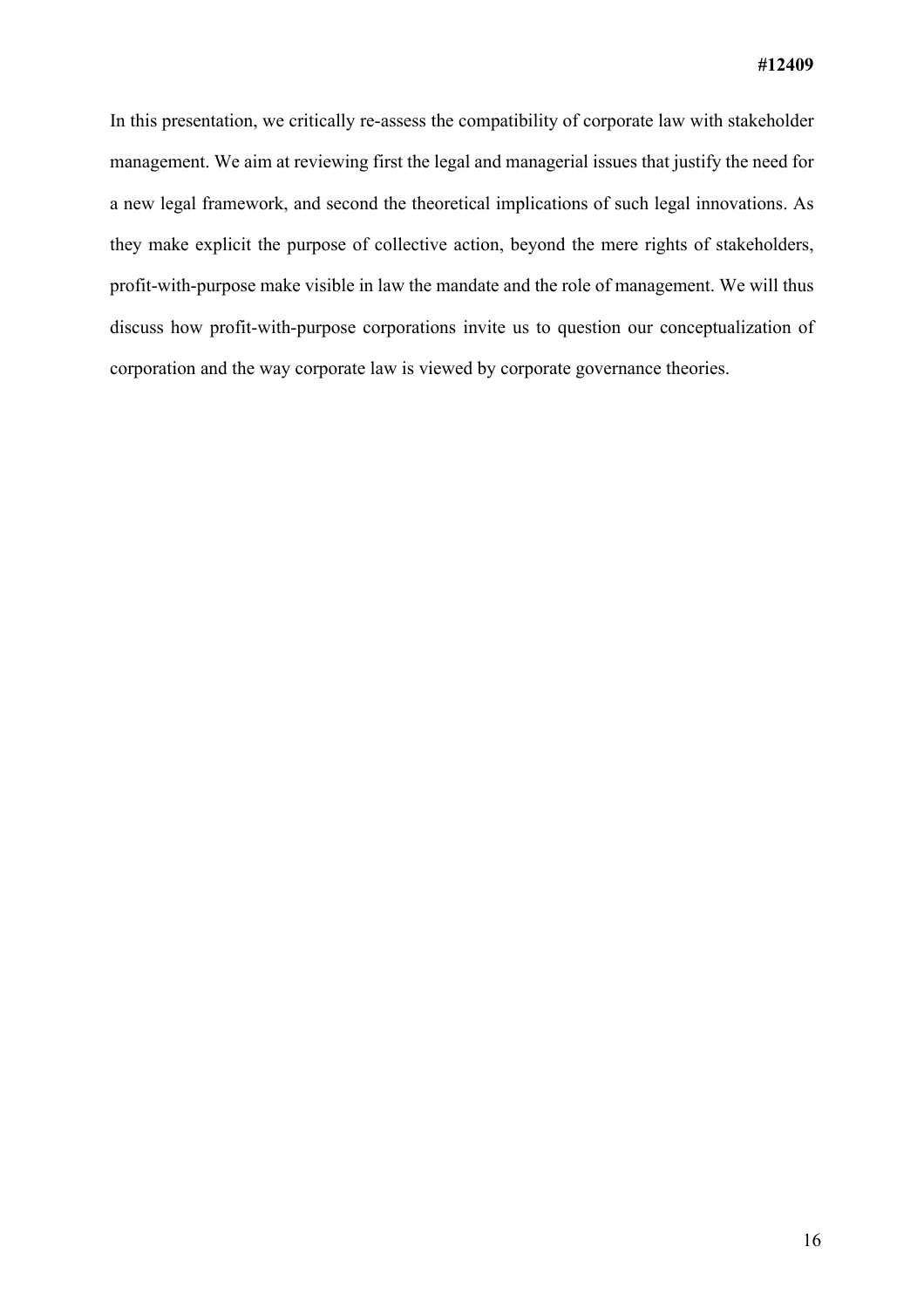#### **References**

- Aguilera, R. V., Filatotchev, I., Gospel, H., & Jackson, G. 2008. An organizational approach to comparative corporate governance: Costs, contingencies, and complementarities. *Organization Science*, 19(3): 475–492.
- Alexander, F. H. 2017. *Pursuing Profit With Purpose*: Berrett-Koehler.
- Birkinshaw, J., Foss, N. J., & Lindenberg, S. (2014). Combining purpose with profits. *MIT Sloan Management Review*, 55(3), 49
- Blair, M. M., & Stout, L. A. 1999. A Team Production Theory of Corporate Law? *Journal of Corporation Law*, Vol. 24(n°4): pp. 751- 807.
- Brown, M. E., & Treviño, L. K. 2006. Ethical leadership: A review and future directions. *Leadership Quarterly*, 17(6): 595–616.
- Bower, J. L., & Paine, L. S. (2017). The error at the heart of corporate leadership. *Harvard Business Review*, 95(3), 50-60.
- Clark Jr, W. H., & Babson, E. K. 2011. How Benefit Corporations are redefining the purpose of business corporations. *Wm. Mitchell L. Rev.*, 38: 817.
- Clark, W. H., & Vranka, L. 2013. White Paper : The need and rationale for the benefit corporation: whi it is the legal form that best addreses the needs of social entrepreneurs, investors and ultimately the public.
- De Luque, M. S., Washburn, N. T., Waldman, D. A., & House, R. J. (2008). Unrequited profit: How stakeholder and economic values relate to subordinates' perceptions of leadership and firm performance. *Administrative Science Quarterly*, 53(4), 626-654.
- Donaldson, T., & Preston, L. E. 1995. The stakeholder theory of the corporation: concepts, evidence and implications. *Academy of Management Review*, Vol. 20(n°1): pp.65-91.
- Dryzek, J. S. 1990. *Discursive democracy: Politics, policy, and political science*. Cambridge, Mass.: Cambridge University Press.
- Dryzek, J. S. & Pickering J. 2017. Deliberation as catalyst for reflexive environmental governance. *Ecological Economics*, 131: 353–380.
- Ebrahim, A., Battilana, J., & Mair, J. 2014. The governance of social enterprises: Mission drift and accountability challenges in hybrid organizations. *Research in Organizational Behavior*, 34: 81–100.
- Elkington, J. (1997). *Cannibals with forks. The triple bottom line of 21st century*.
- Filatotchev, I., & Nakajima, C. 2014. Corporate governance, responsible managerial behavior, and corporate social responsibility: Organizational efficiency versus organizational legitimacy? *The Academy of Management Perspectives*, 28(3): 289–306.
- Fleming, P., & Jones, M. 2013. *The end of corporate social responsibility: Crisis and critique*: Sage.
- Gehman, J., & Grimes, M. 2017. Hidden badge of honor: how contextual distinctiveness affects category promotion among certified B corporations. *Academy of Management Journal*, 60(6): 2294–2320.
- George, G., Howard-Grenville, J., Joshi, A., & Tihanyi, L. 2016. Understanding and tackling societal grand challenges through management research. *Academy of Management Journal*, 59(6): 1880.
- Gond, J.-P., Kang, N., & Moon, J. 2011. The government of self-regulation: On the comparative dynamics of corporate social responsibility. *Economy and Society*, 40(4): 640-671.
- Griggs, D., Stafford-Smith, M., Gaffney, O., Rockstrom, J., Ohman, M. C., Shyamsundar, P., et al. 2013. Policy: Sustainable development goals for people and planet. *Nature*, 495(7441): 305–307.
- Grinbaum, A., & Groves, C. 2013. What is ''Responsible'' about responsible innovation? Understanding the ethical issues. In R. Owen, J. Bessant, & M. Heintz (Eds.), *Responsible innovation: Managing the responsible emergence of science and innovation in society* (pp. 119–142). Sussex: Wiley.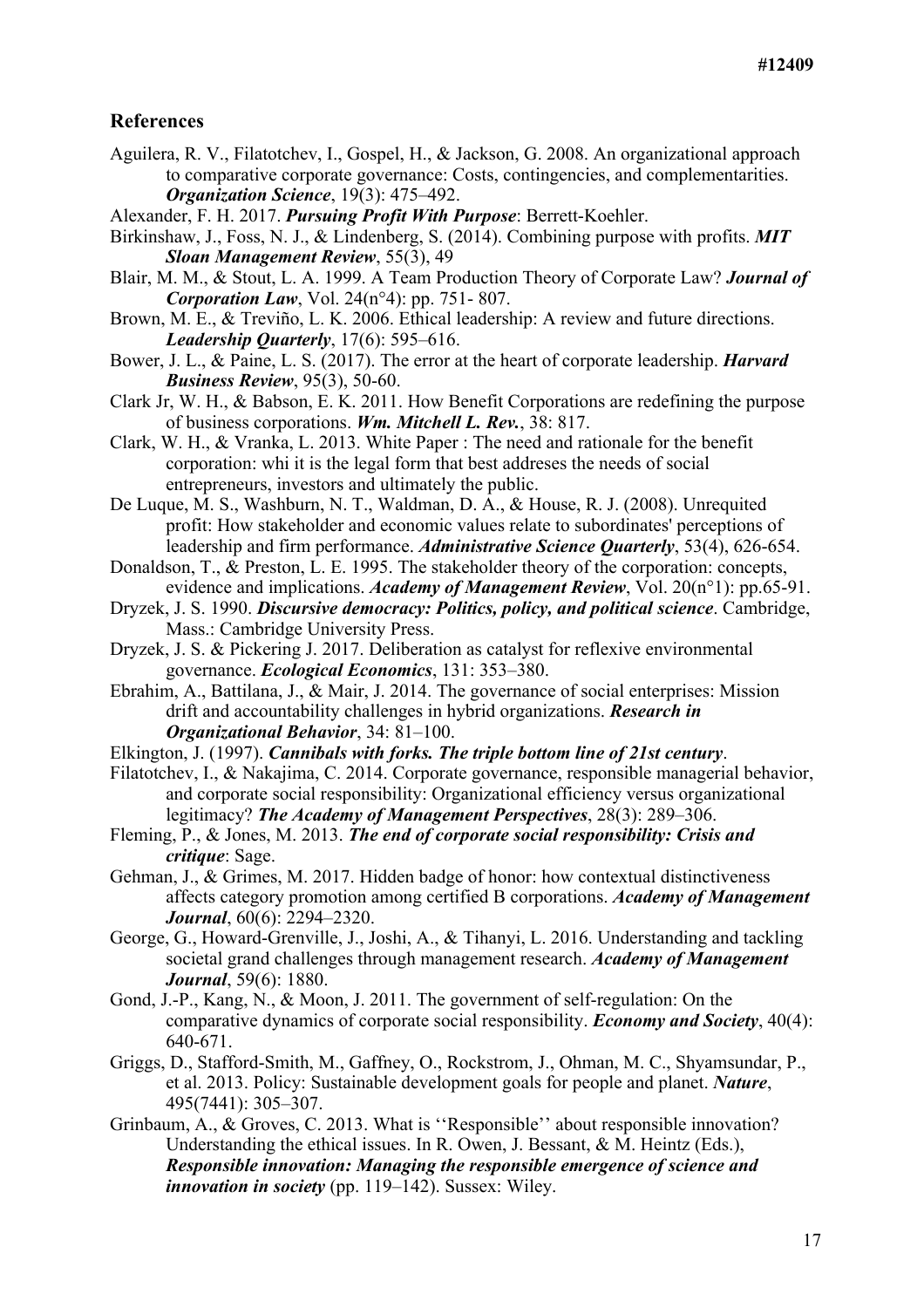- Groves, K. S. (2014). Examining leader–follower congruence of social responsibility values in transformational leadership. *Journal of Leadership & Organizational Studies*, 21(3), 227-243.
- Hiller, J. S. 2013. The Benefit Corporation and Corporate Social Responsibility. *Journal of Business Ethics*, 118(2): 287-301.
- Kruglianskas, M., & Vilanova, M. (2013). Sustainability as innovation strategy: How sustainability and innovation drive each other and company competitiveness at danone. Published January, 7, 2013.
- Kurland, N. B. 2017. Accountability and the public benefit corporation. *Business Horizons*, 60(4): 519–528.
- Lan, L. L., & Heracleous, L. 2010. Rethinking agency theory: the view from law. *Academy of Management Review*, 35(2): 294-314.
- Levillain, K., Parker, S., Ridley-Duff, R., Segrestin, B., Veldman, J., et al. 2018. Protecting long-term commitment: legal and organizational means. *The Future of Corporate Governance* (Oxford University Press). Driver C. & Thomson G.
- Lipton, M., & Rowe, P. K. 2007. The Inconvenient Truth About Corporate Governance: Some Thoughts On Vice-Chancellor Strine's Essay. *Journal of Corporation Law*, 33(1): 63-71.
- Maak, T., Pless, N. M., & Voegtlin, C. (2016). Business Statesman or Shareholder Advocate? CEO Responsible Leadership Styles and the MicroFoundations of Political CSR. *Journal of Management Studies*, 53(3), 463-493.
- Mac Cormac, S., & Haney, H. 2012. New Corporate Forms : One Viable Solution to Advancing Environmental Sustainability. *Journal of Applied Corporate Finance*,  $24(2)$ .
- Matten, D., & Moon, J. 2008. "Implicit" and "Explicit" CSR: A Conceptual Framework for a Comparative Understanding of Corporate Social Responsibility. *The Academy of Management Review*, 33(2): 404–424.
- McMullen, J. S., & Warnick, B. J. 2016. Should We Require Every New Venture to Be a Hybrid Organization? *Journal of Management Studies*, 53(4): 630–662.
- Pearce, C. L., & Stahl, G. (2015). Introduction to the special issue: The leadership imperative for sustainability and corporate social responsibility.
- Porter, M. E., & Kramer, M. R. (2011). Creating Shared Value. *Harvard Business Review*, 11, 30.
- Prior, C., Cohen, S. R., & Fox, T. 2014. Profit-with-Purpose Businesses Subject paper of the Mission Alignment Working Group: Social Impact Investment Taskforce, G8.
- Puffer, S. M., & McCarthy, D. J. 2008. Ethical turnarounds and transformational leadership: A global imperative for corporate social responsibility. *Thunderbird International Business Review*, 50(5): 303–314.
- Quinn, D. P., & Jones, T. M. (1995). An agent morality view of business policy. *Academy of Management Review*, 20(1), 22-42.
- Rawhouser, H., Cummings, M. E., & Crane, A. 2015. Benefit Corporation Legislation and the Emergence of a Social Hybrid Category. *California Management Review*.
- Reid, W. V., Chen, D., Goldfarb, L., Hackmann, H., Lee, Y. T., et al. 2010. Earth System Science for Global Sustainability: Grand Challenges. *Science*, 330(6006): 916–917.
- Reiser, D. B. 2011. Benefit Corporations-A Sustainable Form of Organization? *Wake Forest L. Rev.*, 46: 591–867.
- Reiser, D. B. 2012. Next Big Thing: Flexible Purpose Corporations, The.
- Reiser, D. B., & Dean, S. A. 2017. *Social Enterprise Law: Trust, Public Benefit and Capital Markets*: Oxford University Press
- Savitz, A. W., & Weber, K. 2006. *The triple bottom line: how today's best-run companies are achieving economic, social, and environmental success-and how you can too*. John Wiley & Sons.